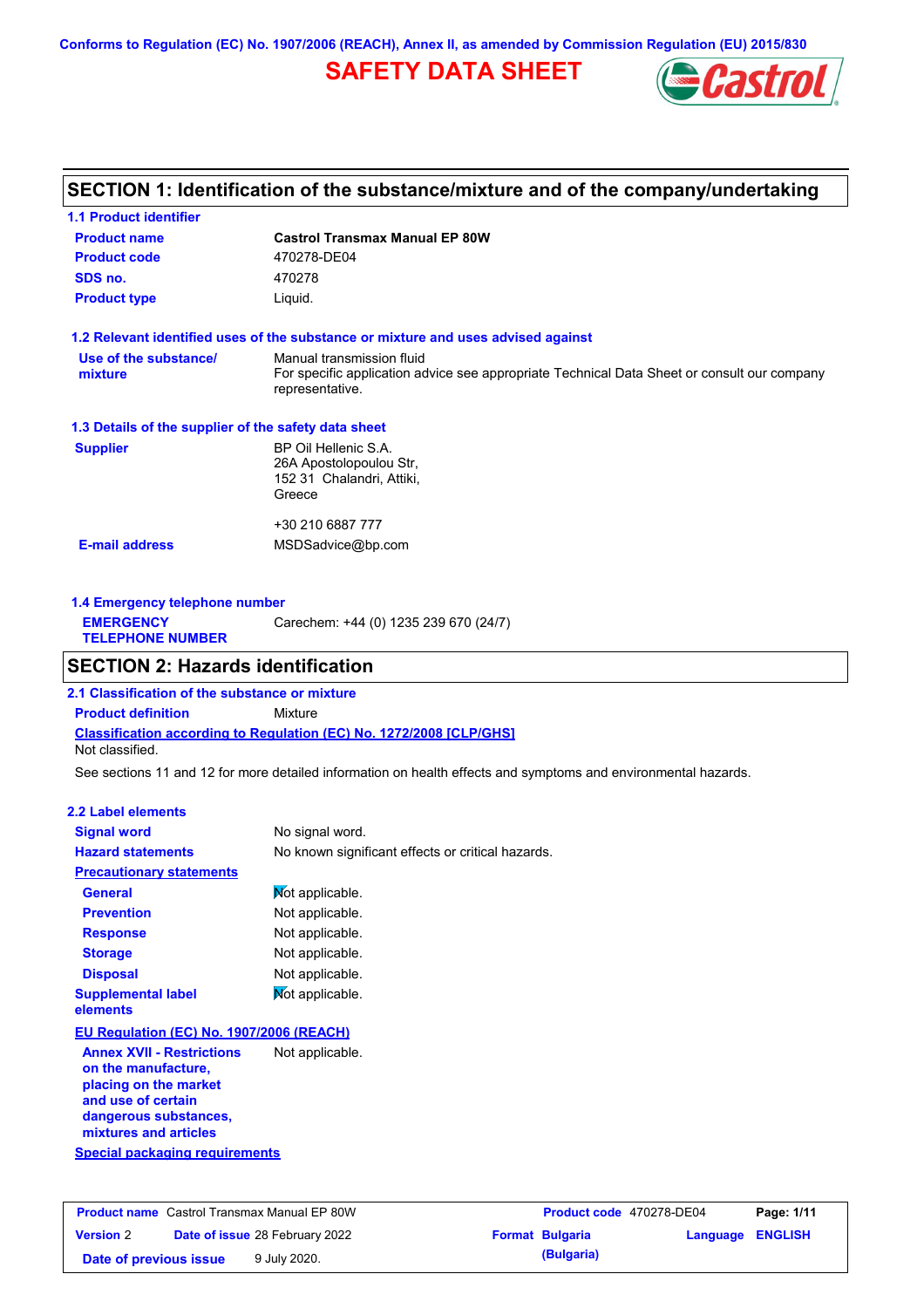# **SECTION 2: Hazards identification**

| <b>Containers to be fitted</b><br>with child-resistant<br>fastenings                                                     | Not applicable.                                                                                               |
|--------------------------------------------------------------------------------------------------------------------------|---------------------------------------------------------------------------------------------------------------|
| <b>Tactile warning of danger</b>                                                                                         | Not applicable.                                                                                               |
| 2.3 Other hazards                                                                                                        |                                                                                                               |
| <b>Results of PBT and vPvB</b><br>assessment                                                                             | Product does not meet the criteria for PBT or vPvB according to Regulation (EC) No. 1907/2006,<br>Annex XIII. |
| <b>Product meets the criteria</b><br>for PBT or vPvB according<br>to Regulation (EC) No.<br><b>1907/2006, Annex XIII</b> | This mixture does not contain any substances that are assessed to be a PBT or a vPvB.                         |
| Other hazards which do<br>not result in classification                                                                   | Defatting to the skin.                                                                                        |

### **SECTION 3: Composition/information on ingredients**

Mixture

#### **3.2 Mixtures**

**Product definition**

Highly refined base oil (IP 346 DMSO extract < 3%). Proprietary performance additives.

| <b>Product/ingredient</b><br>name                         | <b>Identifiers</b>                                                                   | %   | <b>Regulation (EC) No.</b><br><b>1272/2008 [CLP]</b> | <b>Type</b> |
|-----------------------------------------------------------|--------------------------------------------------------------------------------------|-----|------------------------------------------------------|-------------|
| Distillates (petroleum), hydrotreated<br>heavy paraffinic | REACH #: 01-2119484627-25<br>EC: 265-157-1<br>CAS: 64742-54-7<br>Index: 649-467-00-8 | ≥90 | Not classified.                                      | $[2]$       |

#### **Type**

[1] Substance classified with a health or environmental hazard

[2] Substance with a workplace exposure limit

[3] Substance meets the criteria for PBT according to Regulation (EC) No. 1907/2006, Annex XIII

[4] Substance meets the criteria for vPvB according to Regulation (EC) No. 1907/2006, Annex XIII

[5] Substance of equivalent concern

[6] Additional disclosure due to company policy

Occupational exposure limits, if available, are listed in Section 8.

### **SECTION 4: First aid measures**

### **4.1 Description of first aid measures**

| <b>Eye contact</b>                | In case of contact, immediately flush eyes with plenty of water for at least 15 minutes. Eyelids<br>should be held away from the eyeball to ensure thorough rinsing. Check for and remove any<br>contact lenses. Get medical attention. |
|-----------------------------------|-----------------------------------------------------------------------------------------------------------------------------------------------------------------------------------------------------------------------------------------|
| <b>Skin contact</b>               | Wash skin thoroughly with soap and water or use recognised skin cleanser. Remove<br>contaminated clothing and shoes. Wash clothing before reuse. Clean shoes thoroughly before<br>reuse. Get medical attention if irritation develops.  |
| <b>Inhalation</b>                 | If inhaled, remove to fresh air. Get medical attention if symptoms occur.                                                                                                                                                               |
| <b>Ingestion</b>                  | Do not induce vomiting unless directed to do so by medical personnel. Get medical attention if<br>symptoms occur.                                                                                                                       |
| <b>Protection of first-aiders</b> | No action shall be taken involving any personal risk or without suitable training.                                                                                                                                                      |

#### **4.2 Most important symptoms and effects, both acute and delayed**

See Section 11 for more detailed information on health effects and symptoms.

| <b>Potential acute health effects</b>                                                               |                                                                                                                   |  |                        |          |                |
|-----------------------------------------------------------------------------------------------------|-------------------------------------------------------------------------------------------------------------------|--|------------------------|----------|----------------|
| <b>Inhalation</b>                                                                                   | Vapour inhalation under ambient conditions is not normally a problem due to low vapour<br>pressure.               |  |                        |          |                |
| Ingestion                                                                                           | No known significant effects or critical hazards.                                                                 |  |                        |          |                |
| <b>Skin contact</b>                                                                                 | Defatting to the skin. May cause skin dryness and irritation.                                                     |  |                        |          |                |
| Eye contact                                                                                         | No known significant effects or critical hazards.                                                                 |  |                        |          |                |
|                                                                                                     | Delayed and immediate effects as well as chronic effects from short and long-term exposure                        |  |                        |          |                |
| <b>Inhalation</b>                                                                                   | Overexposure to the inhalation of airborne droplets or aerosols may cause irritation of the<br>respiratory tract. |  |                        |          |                |
| Ingestion of large quantities may cause nausea and diarrhoea.<br>Ingestion                          |                                                                                                                   |  |                        |          |                |
| <b>Product name</b> Castrol Transmax Manual EP 80W<br><b>Product code</b> 470278-DE04<br>Page: 2/11 |                                                                                                                   |  |                        |          |                |
| <b>Version 2</b>                                                                                    | <b>Date of issue 28 February 2022</b>                                                                             |  | <b>Format Bulgaria</b> | Language | <b>ENGLISH</b> |
| Date of previous issue                                                                              | 9 July 2020.                                                                                                      |  | (Bulgaria)             |          |                |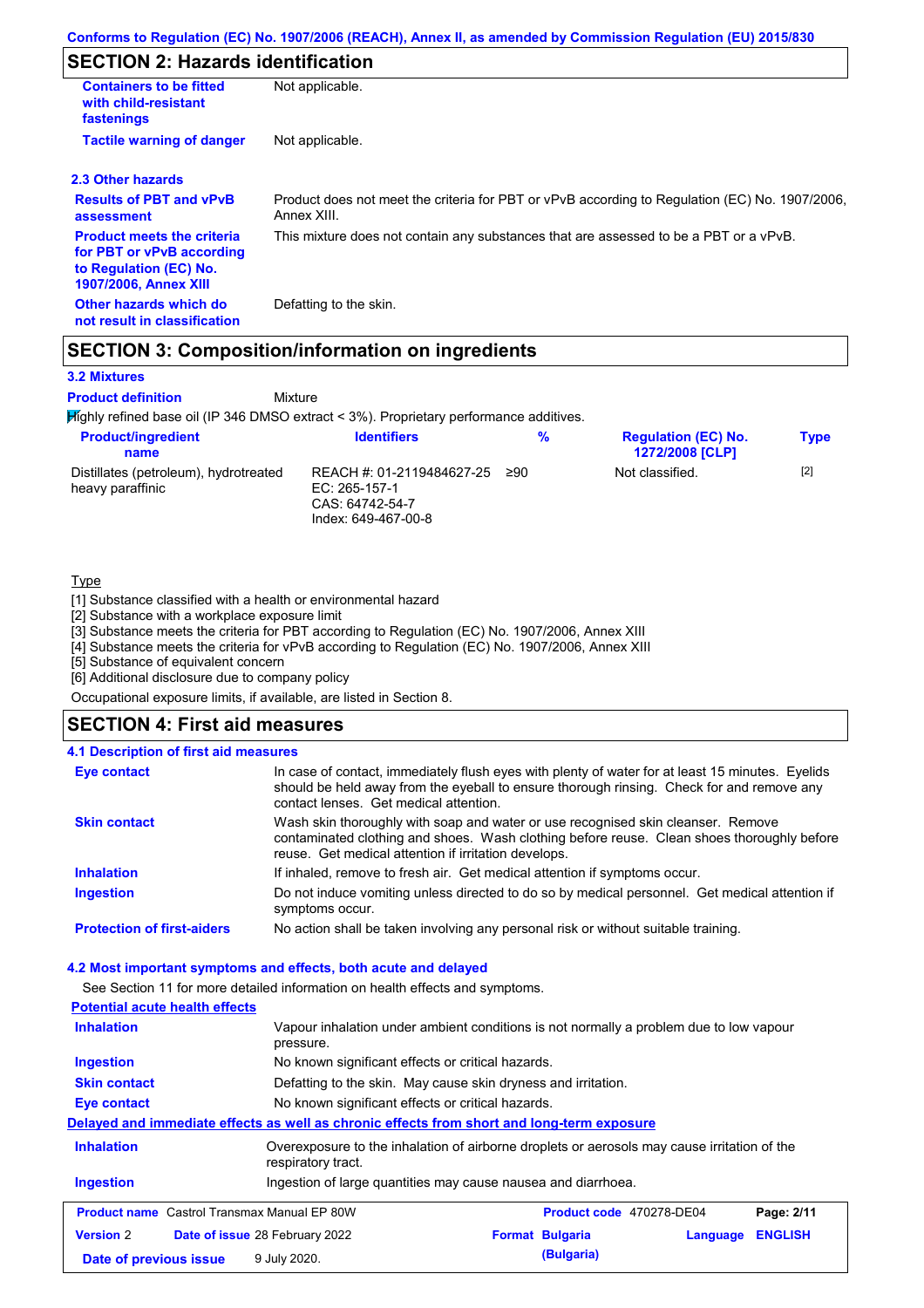|                                                          | Conforms to Regulation (EC) No. 1907/2006 (REACH), Annex II, as amended by Commission Regulation (EU) 2015/830                                                                                                                                                                                                                                                    |  |  |
|----------------------------------------------------------|-------------------------------------------------------------------------------------------------------------------------------------------------------------------------------------------------------------------------------------------------------------------------------------------------------------------------------------------------------------------|--|--|
| <b>SECTION 4: First aid measures</b>                     |                                                                                                                                                                                                                                                                                                                                                                   |  |  |
| <b>Skin contact</b>                                      | Prolonged or repeated contact can defat the skin and lead to irritation and/or dermatitis.                                                                                                                                                                                                                                                                        |  |  |
| <b>Eye contact</b>                                       | Potential risk of transient stinging or redness if accidental eye contact occurs.                                                                                                                                                                                                                                                                                 |  |  |
|                                                          | 4.3 Indication of any immediate medical attention and special treatment needed                                                                                                                                                                                                                                                                                    |  |  |
| <b>Notes to physician</b>                                | Treatment should in general be symptomatic and directed to relieving any effects.                                                                                                                                                                                                                                                                                 |  |  |
| <b>SECTION 5: Firefighting measures</b>                  |                                                                                                                                                                                                                                                                                                                                                                   |  |  |
| 5.1 Extinguishing media                                  |                                                                                                                                                                                                                                                                                                                                                                   |  |  |
| <b>Suitable extinguishing</b><br>media                   | In case of fire, use foam, dry chemical or carbon dioxide extinguisher or spray.                                                                                                                                                                                                                                                                                  |  |  |
| <b>Unsuitable extinguishing</b><br>media                 | Do not use water jet. The use of a water jet may cause the fire to spread by splashing the<br>burning product.                                                                                                                                                                                                                                                    |  |  |
|                                                          | 5.2 Special hazards arising from the substance or mixture                                                                                                                                                                                                                                                                                                         |  |  |
| <b>Hazards from the</b><br>substance or mixture          | In a fire or if heated, a pressure increase will occur and the container may burst.                                                                                                                                                                                                                                                                               |  |  |
| <b>Hazardous combustion</b><br>products                  | Combustion products may include the following:<br>carbon oxides (CO, CO <sub>2</sub> ) (carbon monoxide, carbon dioxide)<br>sulphur oxides (SO, SO <sub>2</sub> , etc.)                                                                                                                                                                                           |  |  |
| <b>5.3 Advice for firefighters</b>                       |                                                                                                                                                                                                                                                                                                                                                                   |  |  |
| <b>Special precautions for</b><br>fire-fighters          | No action shall be taken involving any personal risk or without suitable training. Promptly<br>isolate the scene by removing all persons from the vicinity of the incident if there is a fire.                                                                                                                                                                    |  |  |
| <b>Special protective</b><br>equipment for fire-fighters | Fire-fighters should wear appropriate protective equipment and self-contained breathing<br>apparatus (SCBA) with a full face-piece operated in positive pressure mode. Clothing for fire-<br>fighters (including helmets, protective boots and gloves) conforming to European standard EN<br>469 will provide a basic level of protection for chemical incidents. |  |  |
|                                                          | <b>SECTION 6: Accidental release measures</b>                                                                                                                                                                                                                                                                                                                     |  |  |
|                                                          | 6.1 Personal precautions, protective equipment and emergency procedures                                                                                                                                                                                                                                                                                           |  |  |
| For non-emergency<br>personnel                           | No action shall be taken involving any personal risk or without suitable training. Evacuate<br>surrounding areas. Keep unnecessary and unprotected personnel from entering. Do not touch                                                                                                                                                                          |  |  |

| ן טו ווטוו־סוווסועסווט<br>personnel                      | TVO action shall be taken linvolving any personal hok of without suitable training. Evacuate<br>surrounding areas. Keep unnecessary and unprotected personnel from entering. Do not touch<br>or walk through spilt material. Floors may be slippery; use care to avoid falling. Put on<br>appropriate personal protective equipment.                                                           |
|----------------------------------------------------------|------------------------------------------------------------------------------------------------------------------------------------------------------------------------------------------------------------------------------------------------------------------------------------------------------------------------------------------------------------------------------------------------|
| For emergency responders                                 | If specialised clothing is required to deal with the spillage, take note of any information in<br>Section 8 on suitable and unsuitable materials. See also the information in "For non-<br>emergency personnel".                                                                                                                                                                               |
| <b>6.2 Environmental</b><br>precautions                  | Avoid dispersal of spilt material and runoff and contact with soil, waterways, drains and sewers.<br>Inform the relevant authorities if the product has caused environmental pollution (sewers,<br>waterways, soil or air).                                                                                                                                                                    |
| 6.3 Methods and material for containment and cleaning up |                                                                                                                                                                                                                                                                                                                                                                                                |
| <b>Small spill</b>                                       | Stop leak if without risk. Move containers from spill area. Absorb with an inert material and<br>place in an appropriate waste disposal container. Dispose of via a licensed waste disposal<br>contractor.                                                                                                                                                                                     |
| Large spill                                              | Stop leak if without risk. Move containers from spill area. Prevent entry into sewers, water<br>courses, basements or confined areas. Contain and collect spillage with non-combustible,<br>absorbent material e.g. sand, earth, vermiculite or diatomaceous earth and place in container<br>for disposal according to local regulations. Dispose of via a licensed waste disposal contractor. |
| 6.4 Reference to other<br><b>sections</b>                | See Section 1 for emergency contact information.<br>See Section 5 for firefighting measures.<br>See Section 8 for information on appropriate personal protective equipment.<br>See Section 12 for environmental precautions.<br>See Section 13 for additional waste treatment information.                                                                                                     |

| <b>Product name</b> Castrol Transmax Manual EP 80W |                                       |  | <b>Product code</b> 470278-DE04 | Page: 3/11              |  |
|----------------------------------------------------|---------------------------------------|--|---------------------------------|-------------------------|--|
| <b>Version 2</b>                                   | <b>Date of issue 28 February 2022</b> |  | <b>Format Bulgaria</b>          | <b>Language ENGLISH</b> |  |
| Date of previous issue                             | 9 July 2020.                          |  | (Bulgaria)                      |                         |  |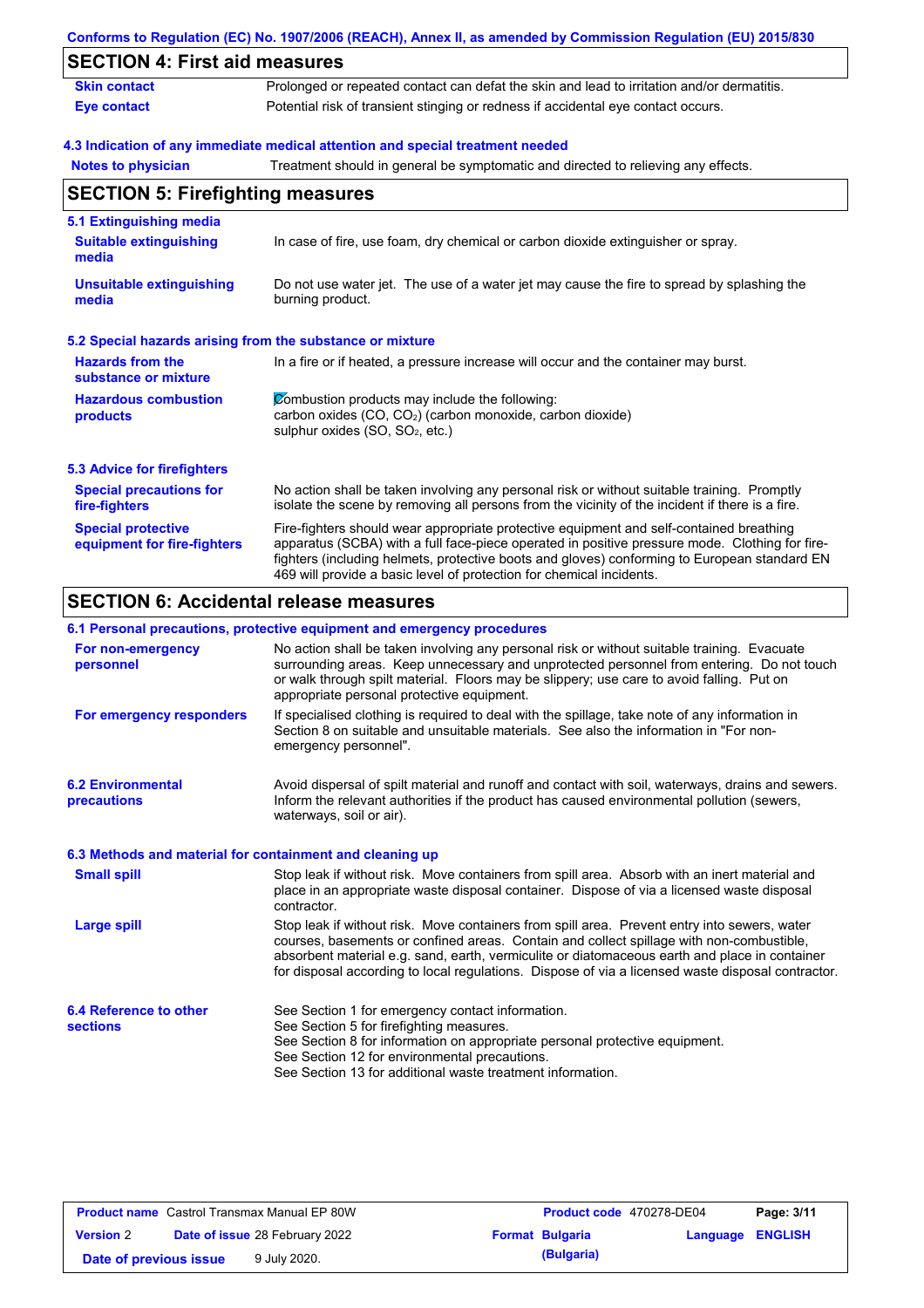### **SECTION 7: Handling and storage**

| 7.1 Precautions for safe handling                                                    |                                                                                                                                                                                                                                                                                                                                                                                                                                                                                          |  |  |  |
|--------------------------------------------------------------------------------------|------------------------------------------------------------------------------------------------------------------------------------------------------------------------------------------------------------------------------------------------------------------------------------------------------------------------------------------------------------------------------------------------------------------------------------------------------------------------------------------|--|--|--|
| <b>Protective measures</b>                                                           | Put on appropriate personal protective equipment.                                                                                                                                                                                                                                                                                                                                                                                                                                        |  |  |  |
| <b>Advice on general</b><br>occupational hygiene                                     | Eating, drinking and smoking should be prohibited in areas where this material is handled,<br>stored and processed. Wash thoroughly after handling. Remove contaminated clothing and<br>protective equipment before entering eating areas. See also Section 8 for additional<br>information on hygiene measures.                                                                                                                                                                         |  |  |  |
| <b>7.2 Conditions for safe</b><br>storage, including any<br><i>incompatibilities</i> | Store in accordance with local requlations. Store in a dry, cool and well-ventilated area, away<br>from incompatible materials (see Section 10). Keep away from heat and direct sunlight. Keep<br>container tightly closed and sealed until ready for use. Containers that have been opened must<br>be carefully resealed and kept upright to prevent leakage. Store and use only in equipment/<br>containers designed for use with this product. Do not store in unlabelled containers. |  |  |  |
| <b>Not suitable</b>                                                                  | Prolonged exposure to elevated temperature                                                                                                                                                                                                                                                                                                                                                                                                                                               |  |  |  |
| 7.3 Specific end use(s)                                                              |                                                                                                                                                                                                                                                                                                                                                                                                                                                                                          |  |  |  |
| <b>Recommendations</b>                                                               | See section 1.2 and Exposure scenarios in annex, if applicable.                                                                                                                                                                                                                                                                                                                                                                                                                          |  |  |  |
| <b>SECTION 8: Exposure controls/personal protection</b>                              |                                                                                                                                                                                                                                                                                                                                                                                                                                                                                          |  |  |  |

#### **8.1 Control parameters**

**Occupational exposure limits**

| <b>Product/ingredient name</b> | <b>Exposure limit values</b> |
|--------------------------------|------------------------------|
|                                |                              |

Distillates (petroleum), hydrotreated heavy paraffinic **Ministry of Labour and Social Policy and the Ministry of Health - Ordinance No 13/2003. (Bulgaria).**

Limit value 8 hours: 5 mg/m<sup>3</sup> 8 hours. Issued/Revised: 12/2006

Whilst specific OELs for certain components may be shown in this section, other components may be present in any mist, vapour or dust produced. Therefore, the specific OELs may not be applicable to the product as a whole and are provided for guidance only.

**Recommended monitoring procedures** If this product contains ingredients with exposure limits, personal, workplace atmosphere or biological monitoring may be required to determine the effectiveness of the ventilation or other control measures and/or the necessity to use respiratory protective equipment. Reference should be made to monitoring standards, such as the following: European Standard EN 689 (Workplace atmospheres - Guidance for the assessment of exposure by inhalation to chemical agents for comparison with limit values and measurement strategy) European Standard EN 14042 (Workplace atmospheres - Guide for the application and use of procedures for the assessment of exposure to chemical and biological agents) European Standard EN 482 (Workplace atmospheres - General requirements for the performance of procedures for the measurement of chemical agents) Reference to national guidance documents for methods for the determination of hazardous substances will also be required.

#### **Derived No Effect Level**

No DNELs/DMELs available.

### **Predicted No Effect Concentration**

No PNECs available

#### **8.2 Exposure controls**

| <b>Appropriate engineering</b><br><b>controls</b> | Provide exhaust ventilation or other engineering controls to keep the relevant airborne<br>concentrations below their respective occupational exposure limits.<br>All activities involving chemicals should be assessed for their risks to health, to ensure<br>exposures are adequately controlled. Personal protective equipment should only be considered<br>after other forms of control measures (e.g. engineering controls) have been suitably evaluated.<br>Personal protective equipment should conform to appropriate standards, be suitable for use, be<br>kept in good condition and properly maintained.<br>Your supplier of personal protective equipment should be consulted for advice on selection and<br>appropriate standards. For further information contact your national organisation for standards.<br>The final choice of protective equipment will depend upon a risk assessment. It is important to<br>ensure that all items of personal protective equipment are compatible. |
|---------------------------------------------------|---------------------------------------------------------------------------------------------------------------------------------------------------------------------------------------------------------------------------------------------------------------------------------------------------------------------------------------------------------------------------------------------------------------------------------------------------------------------------------------------------------------------------------------------------------------------------------------------------------------------------------------------------------------------------------------------------------------------------------------------------------------------------------------------------------------------------------------------------------------------------------------------------------------------------------------------------------------------------------------------------------|
| <b>Individual protection measures</b>             |                                                                                                                                                                                                                                                                                                                                                                                                                                                                                                                                                                                                                                                                                                                                                                                                                                                                                                                                                                                                         |
| <b>Hygiene measures</b>                           | Wash hands, forearms and face thoroughly after handling chemical products, before eating,<br>smoking and using the lavatory and at the end of the working period. Ensure that eyewash<br>stations and safety showers are close to the workstation location.                                                                                                                                                                                                                                                                                                                                                                                                                                                                                                                                                                                                                                                                                                                                             |
| <b>Respiratory protection</b>                     |                                                                                                                                                                                                                                                                                                                                                                                                                                                                                                                                                                                                                                                                                                                                                                                                                                                                                                                                                                                                         |

### **Product name** Castrol Transmax Manual EP 80W **Product code** 470278-DE04 **Page: 4/11 Version** 2 **Date of issue** 28 February 2022 **Format Bulgaria Example 28 February 2022 Date of previous issue 9 July 2020. (Bulgaria) (Bulgaria)**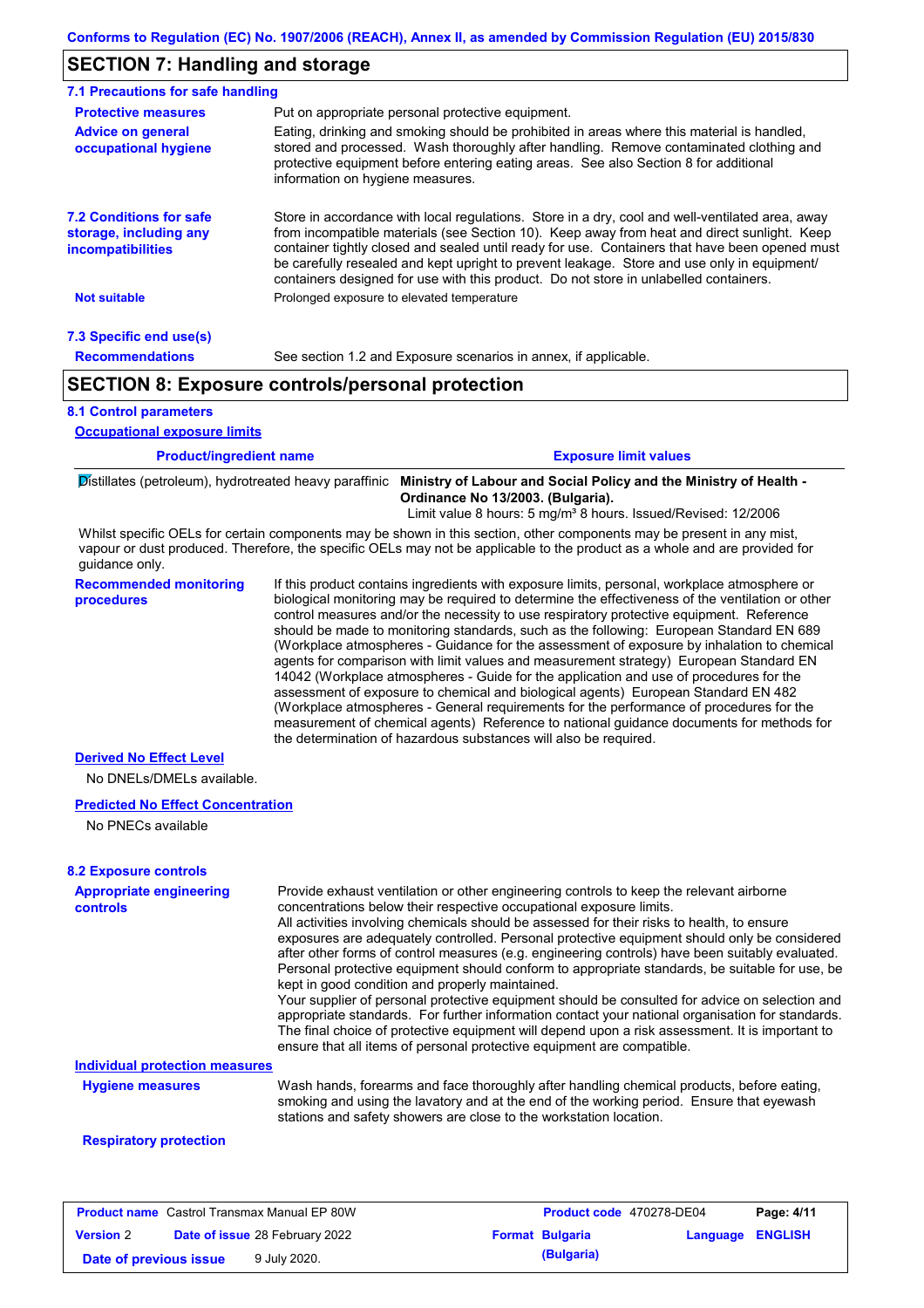# **SECTION 8: Exposure controls/personal protection**

|                            | In case of insufficient ventilation, wear suitable respiratory equipment.<br>The correct choice of respiratory protection depends upon the chemicals being handled, the<br>conditions of work and use, and the condition of the respiratory equipment. Safety procedures<br>should be developed for each intended application. Respiratory protection equipment should<br>therefore be chosen in consultation with the supplier/manufacturer and with a full assessment<br>of the working conditions.                                                                                                                                             |
|----------------------------|---------------------------------------------------------------------------------------------------------------------------------------------------------------------------------------------------------------------------------------------------------------------------------------------------------------------------------------------------------------------------------------------------------------------------------------------------------------------------------------------------------------------------------------------------------------------------------------------------------------------------------------------------|
| <b>Eye/face protection</b> | Safety glasses with side shields.                                                                                                                                                                                                                                                                                                                                                                                                                                                                                                                                                                                                                 |
| <b>Skin protection</b>     |                                                                                                                                                                                                                                                                                                                                                                                                                                                                                                                                                                                                                                                   |
| <b>Hand protection</b>     | <b>General Information:</b>                                                                                                                                                                                                                                                                                                                                                                                                                                                                                                                                                                                                                       |
|                            | Because specific work environments and material handling practices vary, safety procedures<br>should be developed for each intended application. The correct choice of protective gloves<br>depends upon the chemicals being handled, and the conditions of work and use. Most gloves<br>provide protection for only a limited time before they must be discarded and replaced (even the<br>best chemically resistant gloves will break down after repeated chemical exposures).                                                                                                                                                                  |
|                            | Gloves should be chosen in consultation with the supplier / manufacturer and taking account of<br>a full assessment of the working conditions.                                                                                                                                                                                                                                                                                                                                                                                                                                                                                                    |
|                            | Recommended: Nitrile gloves.<br><b>Breakthrough time:</b>                                                                                                                                                                                                                                                                                                                                                                                                                                                                                                                                                                                         |
|                            | Breakthrough time data are generated by glove manufacturers under laboratory test conditions<br>and represent how long a glove can be expected to provide effective permeation resistance. It<br>is important when following breakthrough time recommendations that actual workplace<br>conditions are taken into account. Always consult with your glove supplier for up-to-date<br>technical information on breakthrough times for the recommended glove type.<br>Our recommendations on the selection of gloves are as follows:                                                                                                                |
|                            | Continuous contact:                                                                                                                                                                                                                                                                                                                                                                                                                                                                                                                                                                                                                               |
|                            | Gloves with a minimum breakthrough time of 240 minutes, or >480 minutes if suitable gloves<br>can be obtained.<br>If suitable gloves are not available to offer that level of protection, gloves with shorter<br>breakthrough times may be acceptable as long as appropriate glove maintenance and<br>replacement regimes are determined and adhered to.                                                                                                                                                                                                                                                                                          |
|                            | Short-term / splash protection:                                                                                                                                                                                                                                                                                                                                                                                                                                                                                                                                                                                                                   |
|                            | Recommended breakthrough times as above.<br>It is recognised that for short-term, transient exposures, gloves with shorter breakthrough times<br>may commonly be used. Therefore, appropriate maintenance and replacement regimes must<br>be determined and rigorously followed.                                                                                                                                                                                                                                                                                                                                                                  |
|                            | <b>Glove Thickness:</b>                                                                                                                                                                                                                                                                                                                                                                                                                                                                                                                                                                                                                           |
|                            | For general applications, we recommend gloves with a thickness typically greater than 0.35 mm.                                                                                                                                                                                                                                                                                                                                                                                                                                                                                                                                                    |
|                            | It should be emphasised that glove thickness is not necessarily a good predictor of glove<br>resistance to a specific chemical, as the permeation efficiency of the glove will be dependent<br>on the exact composition of the glove material. Therefore, glove selection should also be based<br>on consideration of the task requirements and knowledge of breakthrough times.<br>Glove thickness may also vary depending on the glove manufacturer, the glove type and the<br>glove model. Therefore, the manufacturers' technical data should always be taken into account<br>to ensure selection of the most appropriate glove for the task. |
|                            | Note: Depending on the activity being conducted, gloves of varying thickness may be required<br>for specific tasks. For example:                                                                                                                                                                                                                                                                                                                                                                                                                                                                                                                  |
|                            | • Thinner gloves (down to 0.1 mm or less) may be required where a high degree of manual<br>dexterity is needed. However, these gloves are only likely to give short duration protection and<br>would normally be just for single use applications, then disposed of.                                                                                                                                                                                                                                                                                                                                                                              |
|                            | • Thicker gloves (up to 3 mm or more) may be required where there is a mechanical (as well<br>as a chemical) risk i.e. where there is abrasion or puncture potential.                                                                                                                                                                                                                                                                                                                                                                                                                                                                             |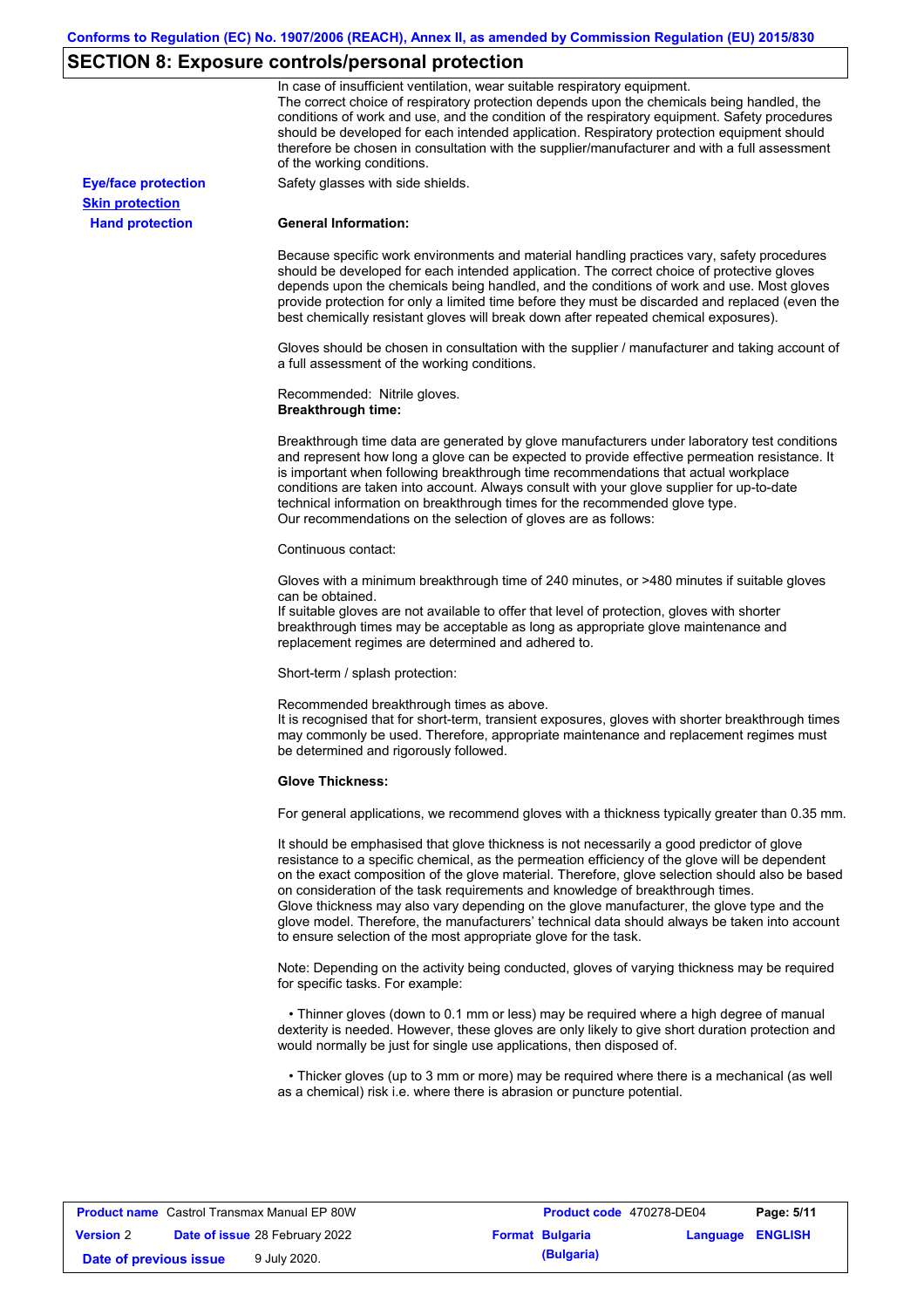# **SECTION 8: Exposure controls/personal protection**

| <b>Skin and body</b>                             | Use of protective clothing is good industrial practice.                                                                                                                                                                                                                                                                                                                                                                                                                                                                                                                                                                    |
|--------------------------------------------------|----------------------------------------------------------------------------------------------------------------------------------------------------------------------------------------------------------------------------------------------------------------------------------------------------------------------------------------------------------------------------------------------------------------------------------------------------------------------------------------------------------------------------------------------------------------------------------------------------------------------------|
|                                                  | Personal protective equipment for the body should be selected based on the task being<br>performed and the risks involved and should be approved by a specialist before handling this<br>product.<br>Cotton or polyester/cotton overalls will only provide protection against light superficial<br>contamination that will not soak through to the skin. Overalls should be laundered on a regular<br>basis. When the risk of skin exposure is high (e.g. when cleaning up spillages or if there is a<br>risk of splashing) then chemical resistant aprons and/or impervious chemical suits and boots<br>will be required. |
| <b>Refer to standards:</b>                       | Respiratory protection: EN 529<br>Gloves: EN 420, EN 374<br>Eye protection: EN 166<br>Filtering half-mask: EN 149<br>Filtering half-mask with valve: EN 405<br>Half-mask: EN 140 plus filter<br>Full-face mask: EN 136 plus filter<br>Particulate filters: EN 143<br>Gas/combined filters: EN 14387                                                                                                                                                                                                                                                                                                                        |
| <b>Environmental exposure</b><br><b>controls</b> | Emissions from ventilation or work process equipment should be checked to ensure they<br>comply with the requirements of environmental protection legislation. In some cases, fume<br>scrubbers, filters or engineering modifications to the process equipment will be necessary to<br>reduce emissions to acceptable levels.                                                                                                                                                                                                                                                                                              |

# **SECTION 9: Physical and chemical properties**

The conditions of measurement of all properties are at standard temperature and pressure unless otherwise indicated.

### **9.1 Information on basic physical and chemical properties**

| <b>Appearance</b>                                      |                                                                                                                                            |           |                                                    |                    |          |     |               |
|--------------------------------------------------------|--------------------------------------------------------------------------------------------------------------------------------------------|-----------|----------------------------------------------------|--------------------|----------|-----|---------------|
| <b>Physical state</b>                                  | Liquid.                                                                                                                                    |           |                                                    |                    |          |     |               |
| <b>Colour</b>                                          | Yellow. [Light]                                                                                                                            |           |                                                    |                    |          |     |               |
| <b>Odour</b>                                           | Not available.                                                                                                                             |           |                                                    |                    |          |     |               |
| <b>Odour threshold</b>                                 | Not available.                                                                                                                             |           |                                                    |                    |          |     |               |
| pH                                                     | Mot applicable.                                                                                                                            |           |                                                    |                    |          |     |               |
| <b>Melting point/freezing point</b>                    | Not available.                                                                                                                             |           |                                                    |                    |          |     |               |
| Initial boiling point and boiling<br>range             | Not available.                                                                                                                             |           |                                                    |                    |          |     |               |
| <b>Pour point</b>                                      | $-39 °C$                                                                                                                                   |           |                                                    |                    |          |     |               |
| <b>Flash point</b>                                     | Open cup: >180°C (>356°F) [Cleveland]                                                                                                      |           |                                                    |                    |          |     |               |
| <b>Evaporation rate</b>                                | Not available.                                                                                                                             |           |                                                    |                    |          |     |               |
| <b>Flammability (solid, gas)</b>                       | Not available.                                                                                                                             |           |                                                    |                    |          |     |               |
| <b>Upper/lower flammability or</b><br>explosive limits | Not available.                                                                                                                             |           |                                                    |                    |          |     |               |
| <b>Vapour pressure</b>                                 | Not available.                                                                                                                             |           |                                                    |                    |          |     |               |
|                                                        |                                                                                                                                            |           | Vapour Pressure at 20°C<br>Vapour pressure at 50°C |                    |          |     |               |
|                                                        |                                                                                                                                            |           |                                                    |                    |          |     |               |
|                                                        | <b>Ingredient name</b>                                                                                                                     | mm Hg kPa |                                                    | <b>Method</b>      | mm<br>Hg | kPa | <b>Method</b> |
|                                                        | Distillates (petroleum),<br>hydrotreated heavy<br>paraffinic                                                                               | 0.08      | < 0.011                                            | <b>ASTM D 5191</b> |          |     |               |
| <b>Vapour density</b>                                  | Not available.                                                                                                                             |           |                                                    |                    |          |     |               |
| <b>Relative density</b>                                | Not available.                                                                                                                             |           |                                                    |                    |          |     |               |
| <b>Density</b>                                         | <1000 kg/m <sup>3</sup> (<1 g/cm <sup>3</sup> ) at 15 <sup>°</sup> C                                                                       |           |                                                    |                    |          |     |               |
| Solubility(ies)                                        | insoluble in water.                                                                                                                        |           |                                                    |                    |          |     |               |
| <b>Partition coefficient: n-octanol/</b><br>water      | Mot applicable.                                                                                                                            |           |                                                    |                    |          |     |               |
| <b>Auto-ignition temperature</b>                       | Not available.                                                                                                                             |           |                                                    |                    |          |     |               |
| <b>Decomposition temperature</b>                       | Not available.                                                                                                                             |           |                                                    |                    |          |     |               |
| <b>Viscosity</b>                                       | Kinematic: 77.33 mm <sup>2</sup> /s (77.33 cSt) at 40 $^{\circ}$ C<br>Kinematic: 9.5 to 10.5 mm <sup>2</sup> /s (9.5 to 10.5 cSt) at 100°C |           |                                                    |                    |          |     |               |

### **Explosive properties Oxidising properties** Not available.

| <b>Product name</b> Castrol Transmax Manual EP 80W |  |                                       | Product code 470278-DE04 | Page: 6/11       |  |
|----------------------------------------------------|--|---------------------------------------|--------------------------|------------------|--|
| <b>Version 2</b>                                   |  | <b>Date of issue 28 February 2022</b> | <b>Format Bulgaria</b>   | Language ENGLISH |  |
| Date of previous issue                             |  | 9 July 2020.                          | (Bulgaria)               |                  |  |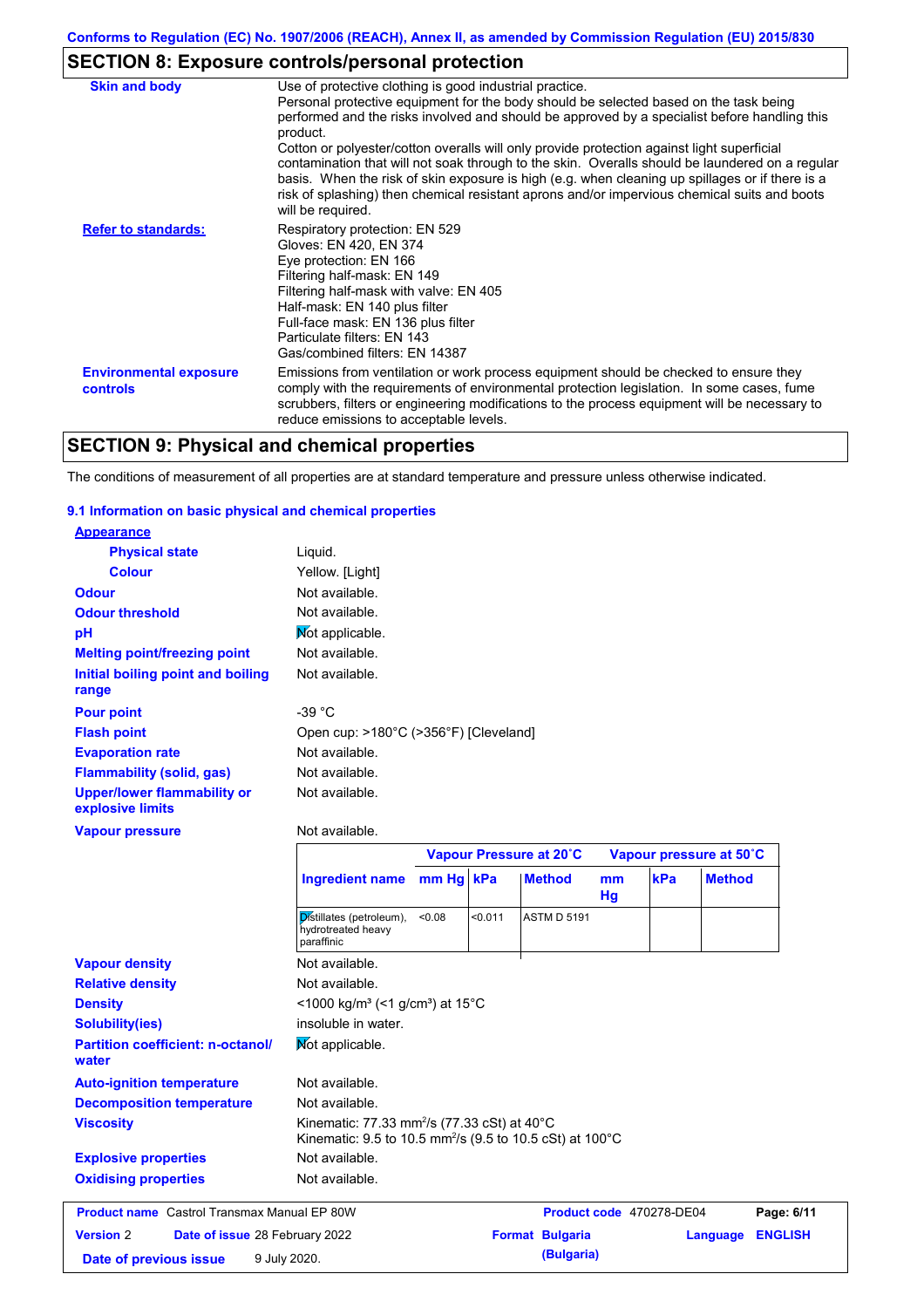# **SECTION 9: Physical and chemical properties**

# **Particle characteristics**

**9.2 Other information**

**Median particle size** Not applicable.

### No additional information.

### **SECTION 10: Stability and reactivity**

| <b>10.1 Reactivity</b>                            | No specific test data available for this product. Refer to Conditions to avoid and Incompatible<br>materials for additional information.                                |
|---------------------------------------------------|-------------------------------------------------------------------------------------------------------------------------------------------------------------------------|
| <b>10.2 Chemical stability</b>                    | The product is stable.                                                                                                                                                  |
| <b>10.3 Possibility of</b><br>hazardous reactions | Under normal conditions of storage and use, hazardous reactions will not occur.<br>Under normal conditions of storage and use, hazardous polymerisation will not occur. |
| <b>10.4 Conditions to avoid</b>                   | Avoid all possible sources of ignition (spark or flame).                                                                                                                |
| 10.5 Incompatible materials                       | Reactive or incompatible with the following materials: oxidising materials.                                                                                             |
| <b>10.6 Hazardous</b><br>decomposition products   | Under normal conditions of storage and use, hazardous decomposition products should not be<br>produced.                                                                 |

# **SECTION 11: Toxicological information**

| 11.1 Information on toxicological effects |                                                                                                                             |
|-------------------------------------------|-----------------------------------------------------------------------------------------------------------------------------|
| <b>Acute toxicity estimates</b>           |                                                                                                                             |
| Not available.                            |                                                                                                                             |
| <b>Information on likely</b>              | Routes of entry anticipated: Dermal, Inhalation.                                                                            |
| routes of exposure                        |                                                                                                                             |
| <b>Potential acute health effects</b>     |                                                                                                                             |
| <b>Inhalation</b>                         | Vapour inhalation under ambient conditions is not normally a problem due to low vapour<br>pressure.                         |
| <b>Ingestion</b>                          | No known significant effects or critical hazards.                                                                           |
| <b>Skin contact</b>                       | Defatting to the skin. May cause skin dryness and irritation.                                                               |
| <b>Eye contact</b>                        | No known significant effects or critical hazards.                                                                           |
|                                           | Symptoms related to the physical, chemical and toxicological characteristics                                                |
| <b>Inhalation</b>                         | May be harmful by inhalation if exposure to vapour, mists or fumes resulting from thermal<br>decomposition products occurs. |
| <b>Ingestion</b>                          | No specific data.                                                                                                           |
| <b>Skin contact</b>                       | Adverse symptoms may include the following:<br>irritation<br>dryness<br>cracking                                            |
| <b>Eye contact</b>                        | No specific data.                                                                                                           |
|                                           | Delayed and immediate effects as well as chronic effects from short and long-term exposure                                  |
| <b>Inhalation</b>                         | Overexposure to the inhalation of airborne droplets or aerosols may cause irritation of the<br>respiratory tract.           |
| <b>Ingestion</b>                          | Ingestion of large quantities may cause nausea and diarrhoea.                                                               |
| <b>Skin contact</b>                       | Prolonged or repeated contact can defat the skin and lead to irritation and/or dermatitis.                                  |
| <b>Eye contact</b>                        | Potential risk of transient stinging or redness if accidental eye contact occurs.                                           |
| <b>Potential chronic health effects</b>   |                                                                                                                             |
| <b>General</b>                            | No known significant effects or critical hazards.                                                                           |
| <b>Carcinogenicity</b>                    | No known significant effects or critical hazards.                                                                           |
| <b>Mutagenicity</b>                       | No known significant effects or critical hazards.                                                                           |
| <b>Developmental effects</b>              | No known significant effects or critical hazards.                                                                           |
| <b>Fertility effects</b>                  | No known significant effects or critical hazards.                                                                           |
|                                           |                                                                                                                             |

| <b>Product name</b> Castrol Transmax Manual EP 80W |  |                                       | Product code 470278-DE04 | Page: 7/11       |  |
|----------------------------------------------------|--|---------------------------------------|--------------------------|------------------|--|
| <b>Version</b> 2                                   |  | <b>Date of issue 28 February 2022</b> | <b>Format Bulgaria</b>   | Language ENGLISH |  |
| Date of previous issue                             |  | 9 July 2020.                          | (Bulgaria)               |                  |  |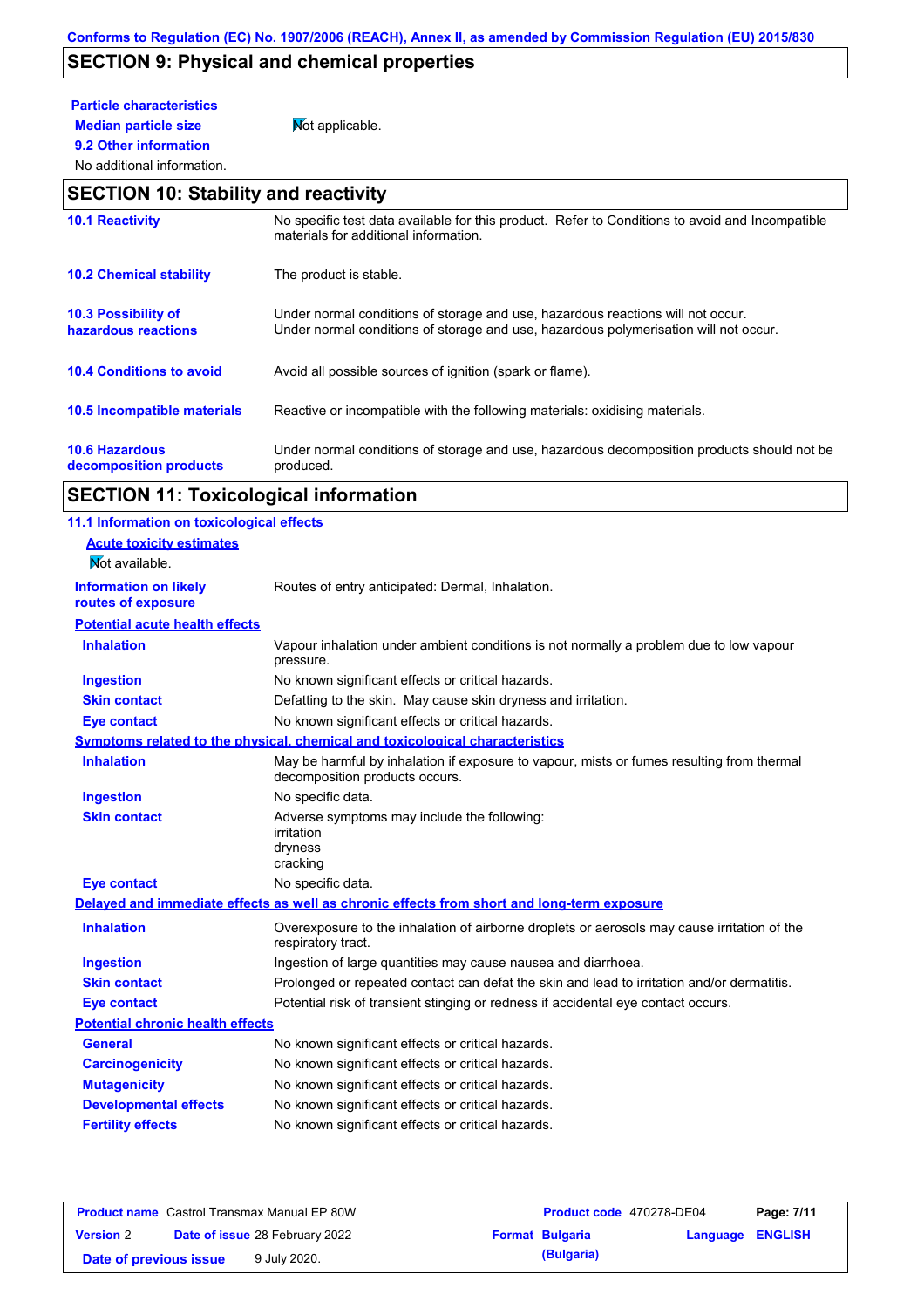### **SECTION 12: Ecological information**

### **12.1 Toxicity**

**Environmental hazards** Not classified as dangerous

### **12.2 Persistence and degradability**

Expected to be biodegradable.

### **12.3 Bioaccumulative potential**

This product is not expected to bioaccumulate through food chains in the environment.

| <b>12.4 Mobility in soil</b>                                  |                                                                      |
|---------------------------------------------------------------|----------------------------------------------------------------------|
| <b>Soil/water partition</b><br>coefficient (K <sub>oc</sub> ) | Not available.                                                       |
| <b>Mobility</b>                                               | Spillages may penetrate the soil causing ground water contamination. |

### **12.5 Results of PBT and vPvB assessment**

Product does not meet the criteria for PBT or vPvB according to Regulation (EC) No. 1907/2006, Annex XIII.

### **12.6 Other adverse effects**

| <b>Other ecological information</b> | Spills may form a film on water surfaces causing physical damage to organisms. Oxygen |
|-------------------------------------|---------------------------------------------------------------------------------------|
|                                     | transfer could also be impaired.                                                      |

### **SECTION 13: Disposal considerations**

### **13.1 Waste treatment methods**

### **Product**

**Methods of disposal**

Where possible, arrange for product to be recycled. Dispose of via an authorised person/ licensed waste disposal contractor in accordance with local regulations.

### **Hazardous waste** Yes.

### **European waste catalogue (EWC)**

| Waste code | <b>Waste designation</b>                                         |
|------------|------------------------------------------------------------------|
| $130205*$  | Imineral-based non-chlorinated engine, gear and lubricating oils |

However, deviation from the intended use and/or the presence of any potential contaminants may require an alternative waste disposal code to be assigned by the end user.

### **Packaging**

| <b>Methods of disposal</b> | Where possible, arrange for product to be recycled. Dispose of via an authorised person/<br>licensed waste disposal contractor in accordance with local regulations.                                                                    |
|----------------------------|-----------------------------------------------------------------------------------------------------------------------------------------------------------------------------------------------------------------------------------------|
| <b>Special precautions</b> | This material and its container must be disposed of in a safe way. Empty containers or liners<br>may retain some product residues. Avoid dispersal of spilt material and runoff and contact with<br>soil, waterways, drains and sewers. |
| <b>References</b>          | Commission 2014/955/EU<br>Directive 2008/98/EC                                                                                                                                                                                          |

### **SECTION 14: Transport information**

|                                                                                              | <b>ADR/RID</b>                                     | <b>ADN</b>     | <b>IMDG</b>                          | <b>IATA</b>                       |
|----------------------------------------------------------------------------------------------|----------------------------------------------------|----------------|--------------------------------------|-----------------------------------|
| 14.1 UN number                                                                               | Not regulated.                                     | Not regulated. | Not regulated.                       | Not regulated.                    |
| 14.2 UN proper<br>shipping name                                                              |                                                    | ٠              |                                      |                                   |
| <b>14.3 Transport</b><br>hazard class(es)                                                    |                                                    |                |                                      |                                   |
| 14.4 Packing<br>group                                                                        |                                                    |                |                                      |                                   |
| 14.5<br><b>Environmental</b><br>hazards                                                      | lNo.                                               | No.            | No.                                  | No.                               |
|                                                                                              | <b>Product name</b> Castrol Transmax Manual EP 80W |                | Product code 470278-DE04             | Page: 8/11                        |
| <b>Version 2</b><br>Date of issue 28 February 2022<br>9 July 2020.<br>Date of previous issue |                                                    |                | <b>Format Bulgaria</b><br>(Bulgaria) | <b>ENGLISH</b><br><b>Language</b> |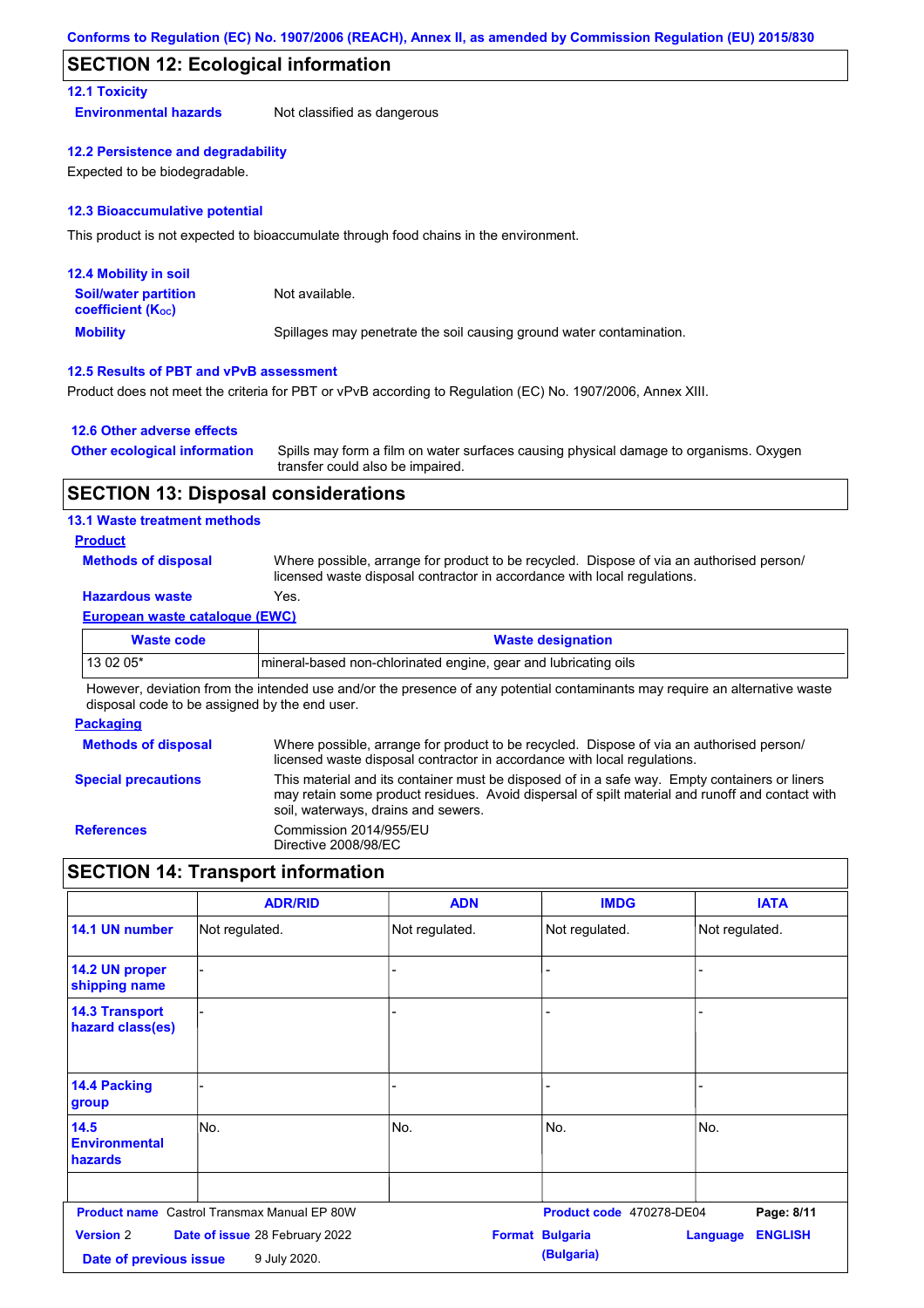| <b>SECTION 14: Transport information</b>                                                            |                                                                |                                                                                              |                                                                                            |
|-----------------------------------------------------------------------------------------------------|----------------------------------------------------------------|----------------------------------------------------------------------------------------------|--------------------------------------------------------------------------------------------|
| <b>Additional</b>                                                                                   |                                                                |                                                                                              |                                                                                            |
| information                                                                                         |                                                                |                                                                                              |                                                                                            |
| <b>14.6 Special precautions for</b><br>user                                                         | Not available.                                                 |                                                                                              |                                                                                            |
|                                                                                                     |                                                                |                                                                                              |                                                                                            |
| <b>14.7 Transport in bulk</b><br>according to IMO<br><b>instruments</b>                             | Not available.                                                 |                                                                                              |                                                                                            |
| <b>SECTION 15: Regulatory information</b>                                                           |                                                                |                                                                                              |                                                                                            |
| 15.1 Safety, health and environmental regulations/legislation specific for the substance or mixture |                                                                |                                                                                              |                                                                                            |
| EU Regulation (EC) No. 1907/2006 (REACH)                                                            |                                                                |                                                                                              |                                                                                            |
|                                                                                                     | <b>Annex XIV - List of substances subject to authorisation</b> |                                                                                              |                                                                                            |
| <b>Annex XIV</b>                                                                                    |                                                                |                                                                                              |                                                                                            |
| None of the components are listed.                                                                  |                                                                |                                                                                              |                                                                                            |
| <b>Substances of very high concern</b>                                                              |                                                                |                                                                                              |                                                                                            |
| None of the components are listed.                                                                  |                                                                |                                                                                              |                                                                                            |
| EU Regulation (EC) No. 1907/2006 (REACH)                                                            |                                                                |                                                                                              |                                                                                            |
| <b>Annex XVII - Restrictions</b>                                                                    | Not applicable.                                                |                                                                                              |                                                                                            |
| on the manufacture,                                                                                 |                                                                |                                                                                              |                                                                                            |
| placing on the market                                                                               |                                                                |                                                                                              |                                                                                            |
| and use of certain                                                                                  |                                                                |                                                                                              |                                                                                            |
| dangerous substances,<br>mixtures and articles                                                      |                                                                |                                                                                              |                                                                                            |
| <b>Other regulations</b>                                                                            |                                                                |                                                                                              |                                                                                            |
| <b>REACH Status</b>                                                                                 |                                                                | The company, as identified in Section 1, sells this product in the EU in compliance with the |                                                                                            |
|                                                                                                     | current requirements of REACH.                                 |                                                                                              |                                                                                            |
| <b>United States inventory</b><br>(TSCA 8b)                                                         |                                                                | All components are active or exempted.                                                       |                                                                                            |
| <b>Australia inventory (AIIC)</b>                                                                   |                                                                | All components are listed or exempted.                                                       |                                                                                            |
| <b>Canada inventory</b>                                                                             |                                                                | All components are listed or exempted.                                                       |                                                                                            |
| <b>China inventory (IECSC)</b>                                                                      |                                                                | All components are listed or exempted.                                                       |                                                                                            |
| <b>Japan inventory (CSCL)</b>                                                                       |                                                                | All components are listed or exempted.                                                       |                                                                                            |
| <b>Korea inventory (KECI)</b>                                                                       |                                                                | All components are listed or exempted.                                                       |                                                                                            |
| <b>Philippines inventory</b><br>(PICCS)                                                             | At least one component is not listed.                          |                                                                                              |                                                                                            |
| <b>Taiwan Chemical</b><br><b>Substances Inventory</b><br>(TCSI)                                     |                                                                | All components are listed or exempted.                                                       |                                                                                            |
| Ozone depleting substances (1005/2009/EU)                                                           |                                                                |                                                                                              |                                                                                            |
| Not listed.                                                                                         |                                                                |                                                                                              |                                                                                            |
| Prior Informed Consent (PIC) (649/2012/EU)                                                          |                                                                |                                                                                              |                                                                                            |
| Not listed.                                                                                         |                                                                |                                                                                              |                                                                                            |
|                                                                                                     |                                                                |                                                                                              |                                                                                            |
| <b>Persistent Organic Pollutants</b><br>Not listed.                                                 |                                                                |                                                                                              |                                                                                            |
|                                                                                                     | EU - Water framework directive - Priority substances           |                                                                                              |                                                                                            |
| None of the components are listed.                                                                  |                                                                |                                                                                              |                                                                                            |
| <b>Seveso Directive</b>                                                                             |                                                                |                                                                                              |                                                                                            |
|                                                                                                     | This product is not controlled under the Seveso Directive.     |                                                                                              |                                                                                            |
|                                                                                                     |                                                                |                                                                                              |                                                                                            |
|                                                                                                     |                                                                |                                                                                              |                                                                                            |
| <b>15.2 Chemical safety</b>                                                                         |                                                                |                                                                                              | A Chemical Safety Assessment has been carried out for one or more of the substances within |
| assessment                                                                                          |                                                                | this mixture. A Chemical Safety Assessment has not been carried out for the mixture itself.  |                                                                                            |

| <b>Product name</b> Castrol Transmax Manual EP 80W |  | <b>Product code</b> 470278-DE04       |  | Page: 9/11             |                         |  |
|----------------------------------------------------|--|---------------------------------------|--|------------------------|-------------------------|--|
| <b>Version 2</b>                                   |  | <b>Date of issue 28 February 2022</b> |  | <b>Format Bulgaria</b> | <b>Language ENGLISH</b> |  |
| Date of previous issue                             |  | 9 July 2020.                          |  | (Bulgaria)             |                         |  |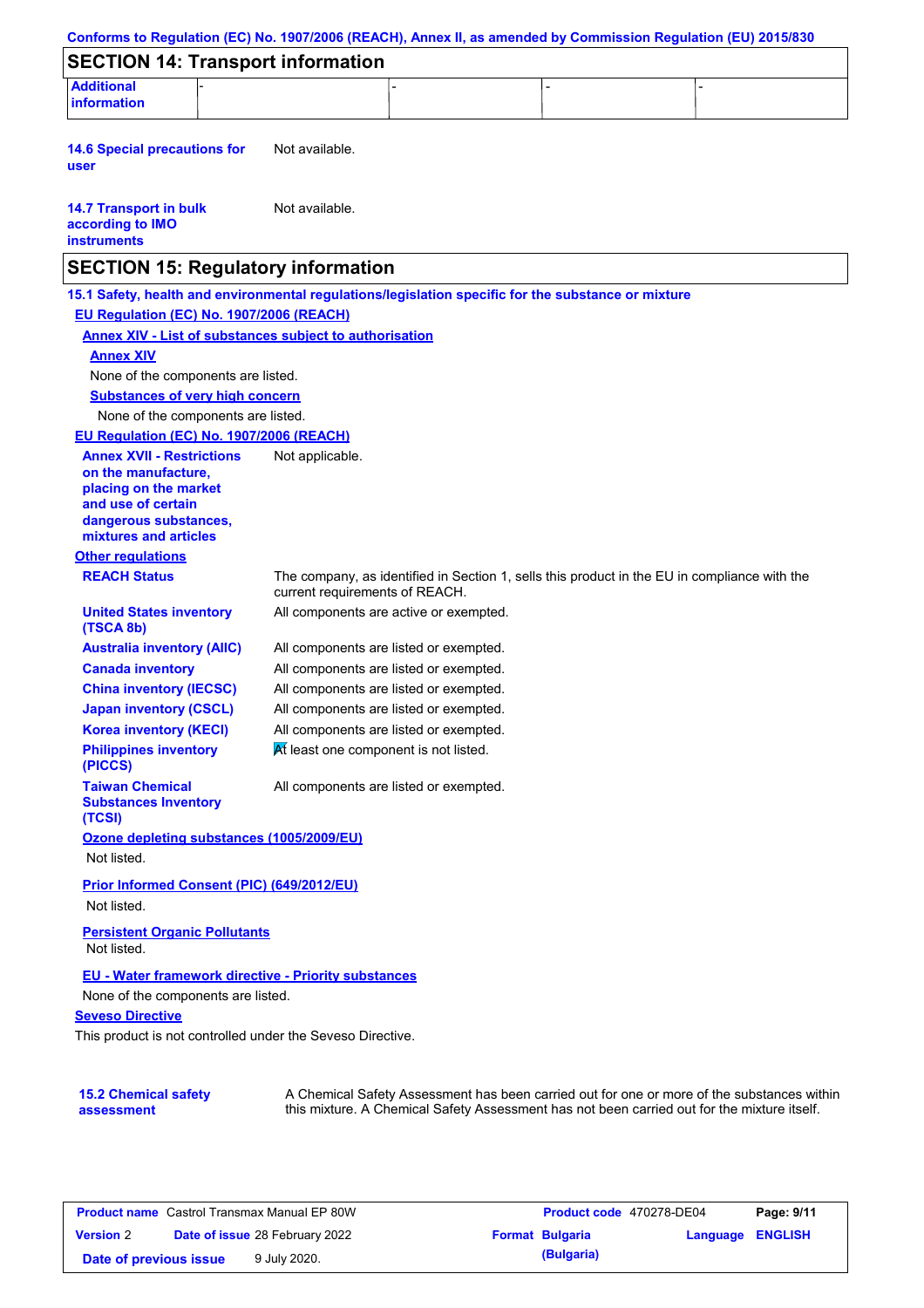## **SECTION 16: Other information**

| <b>Abbreviations and acronyms</b> | ADN = European Provisions concerning the International Carriage of Dangerous Goods by<br>Inland Waterway |
|-----------------------------------|----------------------------------------------------------------------------------------------------------|
|                                   | ADR = The European Agreement concerning the International Carriage of Dangerous Goods by<br>Road         |
|                                   | ATE = Acute Toxicity Estimate                                                                            |
|                                   | <b>BCF</b> = Bioconcentration Factor                                                                     |
|                                   | CAS = Chemical Abstracts Service                                                                         |
|                                   | CLP = Classification, Labelling and Packaging Regulation [Regulation (EC) No. 1272/2008]                 |
|                                   | CSA = Chemical Safety Assessment                                                                         |
|                                   | CSR = Chemical Safety Report                                                                             |
|                                   | DMEL = Derived Minimal Effect Level                                                                      |
|                                   | DNEL = Derived No Effect Level                                                                           |
|                                   | EINECS = European Inventory of Existing Commercial chemical Substances                                   |
|                                   | ES = Exposure Scenario                                                                                   |
|                                   | EUH statement = CLP-specific Hazard statement                                                            |
|                                   | EWC = European Waste Catalogue                                                                           |
|                                   | GHS = Globally Harmonized System of Classification and Labelling of Chemicals                            |
|                                   | IATA = International Air Transport Association                                                           |
|                                   | IBC = Intermediate Bulk Container                                                                        |
|                                   | IMDG = International Maritime Dangerous Goods                                                            |
|                                   | LogPow = logarithm of the octanol/water partition coefficient                                            |
|                                   | MARPOL = International Convention for the Prevention of Pollution From Ships, 1973 as                    |
|                                   | modified by the Protocol of 1978. ("Marpol" = marine pollution)                                          |
|                                   | OECD = Organisation for Economic Co-operation and Development                                            |
|                                   | PBT = Persistent, Bioaccumulative and Toxic                                                              |
|                                   | <b>PNEC</b> = Predicted No Effect Concentration                                                          |
|                                   | REACH = Registration, Evaluation, Authorisation and Restriction of Chemicals Regulation                  |
|                                   | [Regulation (EC) No. 1907/2006]                                                                          |
|                                   | RID = The Regulations concerning the International Carriage of Dangerous Goods by Rail                   |
|                                   | RRN = REACH Registration Number                                                                          |
|                                   | SADT = Self-Accelerating Decomposition Temperature<br>SVHC = Substances of Very High Concern             |
|                                   | STOT-RE = Specific Target Organ Toxicity - Repeated Exposure                                             |
|                                   | STOT-SE = Specific Target Organ Toxicity - Single Exposure                                               |
|                                   | $TWA = Time$ weighted average                                                                            |
|                                   | $UN = United Nations$                                                                                    |
|                                   | UVCB = Complex hydrocarbon substance                                                                     |
|                                   | VOC = Volatile Organic Compound                                                                          |
|                                   | vPvB = Very Persistent and Very Bioaccumulative                                                          |
|                                   | Varies = may contain one or more of the following $64741-88-4$ / RRN 01-2119488706-23,                   |
|                                   | 64741-89-5 / RRN 01-2119487067-30, 64741-95-3 / RRN 01-2119487081-40, 64741-96-4/ RRN                    |
|                                   | 01-2119483621-38, 64742-01-4 / RRN 01-2119488707-21, 64742-44-5 / RRN                                    |
|                                   | 01-2119985177-24, 64742-45-6, 64742-52-5 / RRN 01-2119467170-45, 64742-53-6 / RRN                        |
|                                   | 01-2119480375-34, 64742-54-7 / RRN 01-2119484627-25, 64742-55-8 / RRN                                    |
|                                   | 01-2119487077-29, 64742-56-9 / RRN 01-2119480132-48, 64742-57-0 / RRN                                    |
|                                   | 01-2119489287-22, 64742-58-1, 64742-62-7 / RRN 01-2119480472-38, 64742-63-8,                             |
|                                   | 64742-65-0 / RRN 01-2119471299-27, 64742-70-7 / RRN 01-2119487080-42, 72623-85-9 /                       |
|                                   | RRN 01-2119555262-43, 72623-86-0 / RRN 01-2119474878-16, 72623-87-1 / RRN                                |
|                                   | 01-2119474889-13                                                                                         |
|                                   |                                                                                                          |

### **Procedure used to derive the classification according to Regulation (EC) No. 1272/2008 [CLP/GHS]**

| <b>Classification</b>                                  |                                                                                 | <b>Justification</b> |
|--------------------------------------------------------|---------------------------------------------------------------------------------|----------------------|
| Not classified.                                        |                                                                                 |                      |
| <b>Full text of abbreviated H</b><br><b>statements</b> | Not applicable.                                                                 |                      |
| <b>Full text of classifications</b><br>[CLP/GHS]       | Not applicable.                                                                 |                      |
| <b>History</b>                                         |                                                                                 |                      |
| Date of issue/ Date of<br>revision                     | 28/02/2022.                                                                     |                      |
| Date of previous issue                                 | 09/07/2020.                                                                     |                      |
| <b>Prepared by</b>                                     | <b>Product Stewardship</b>                                                      |                      |
|                                                        | $\nabla$ Indicates information that has changed from previously issued version. |                      |
| .                                                      |                                                                                 |                      |

**Notice to reader**

| <b>Product name</b> Castrol Transmax Manual EP 80W |                                       | <b>Product code</b> 470278-DE04 |                        | Page: 10/11      |  |  |
|----------------------------------------------------|---------------------------------------|---------------------------------|------------------------|------------------|--|--|
| <b>Version 2</b>                                   | <b>Date of issue 28 February 2022</b> |                                 | <b>Format Bulgaria</b> | Language ENGLISH |  |  |
| Date of previous issue                             |                                       | 9 July 2020.                    |                        | (Bulgaria)       |  |  |